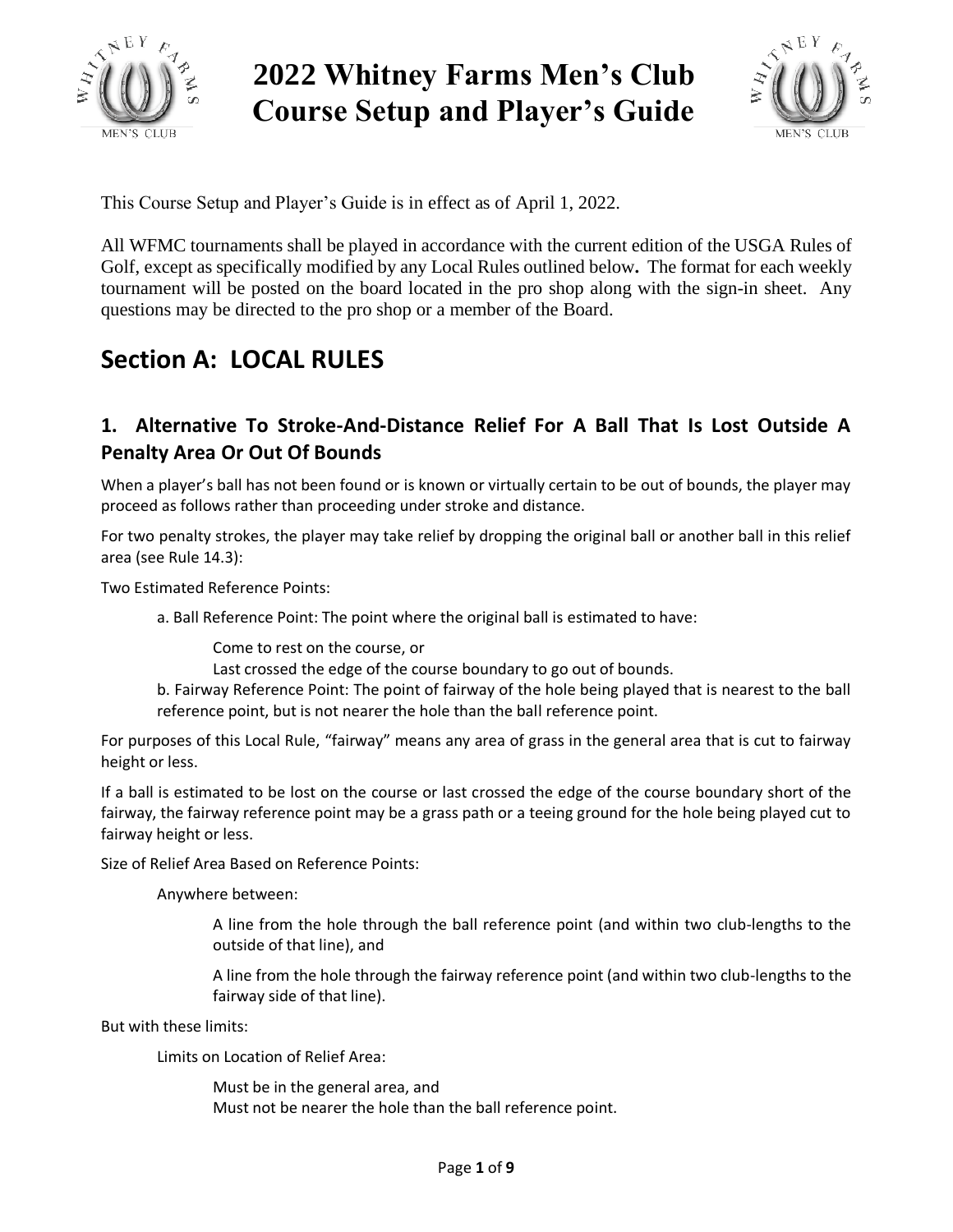

Once the player puts a ball in play under this Local Rule:

The original ball that was lost or out of bounds is no longer in play and must not be played.

This is true even if the ball is found on the course before the end of the three-minute search time (See Rule 6.3b(2)).

But, **the player may not use this option** to take relief for the original ball when:

That ball is known or virtually certain to have come to rest in a penalty area, or The player has played another ball provisionally under penalty of stroke and distance (see Rule 18.3).

A player may use this option to take relief for a provisional ball that has not been found or is known or virtually certain to be out of bounds.

#### **2. Maximum Score Form of Stroke Play**

For all WFMC stroke play events, a player's score for each hole is capped at a maximum score of 10.

A player who does not complete a hole (often referred to informally as "picking up") will not be disqualified from the tournament, but instead will simply get the maximum score of 10 for the hole.

#### **3. Distance Measuring Devices**

For all WFMC tournaments, a player may obtain distance information by use of a distance-measuring device. If, during a stipulated round, a player uses a distance-measuring device to gauge or measure other conditions that might affect his play (e.g., elevation changes, wind speed, etc.), the player is in breach of Rule 4-3.

#### **4. Ground Under Repair**

Areas defined by enclosed White Lines are considered to be Ground Under Repair from which players are entitled to relief without penalty. French Drains (trenches filled with exposed rock) are deemed to be Ground Under Repair.

#### **5. Out of Bounds**

Defined by the nearest inside edge of white stakes and all boundary fences. The driving range is considered Out of Bounds. The boundary of the driving range is defined by the nearest course side edges (the edges on the course side) of the posts at ground level. When a line on the ground defines the boundary edge for out of bounds, the line on the ground controls and the posts may be used to show approximately where the boundary edge is, but they have no other meaning.

#### **6. Preferred Lies (Winter Rules)**

In general, the WFMC shall play Winter Rules from the start of the golf season until the weekend before Memorial Day and from the last weekend in September until the end of the season. From Memorial Day weekend through the last weekend in September, the ball must be played as it lies except as otherwise provided in the Rules of Golf. However, the Executive Board may change these general rules based on course and weather conditions during the year. Any changes will be posted during the sign up of a given tournament.

The following Local Rule is in effect during the time period specified above when Winter Rules are applicable:

A ball lying on a closely-mown area through the green of the hole being played may be lifted without penalty and cleaned. Before lifting the ball, the player must mark its position. Having lifted the ball, he must place it on a spot within twelve inches of and not nearer the hole than where it originally lay, that is not in a hazard and not on a putting green.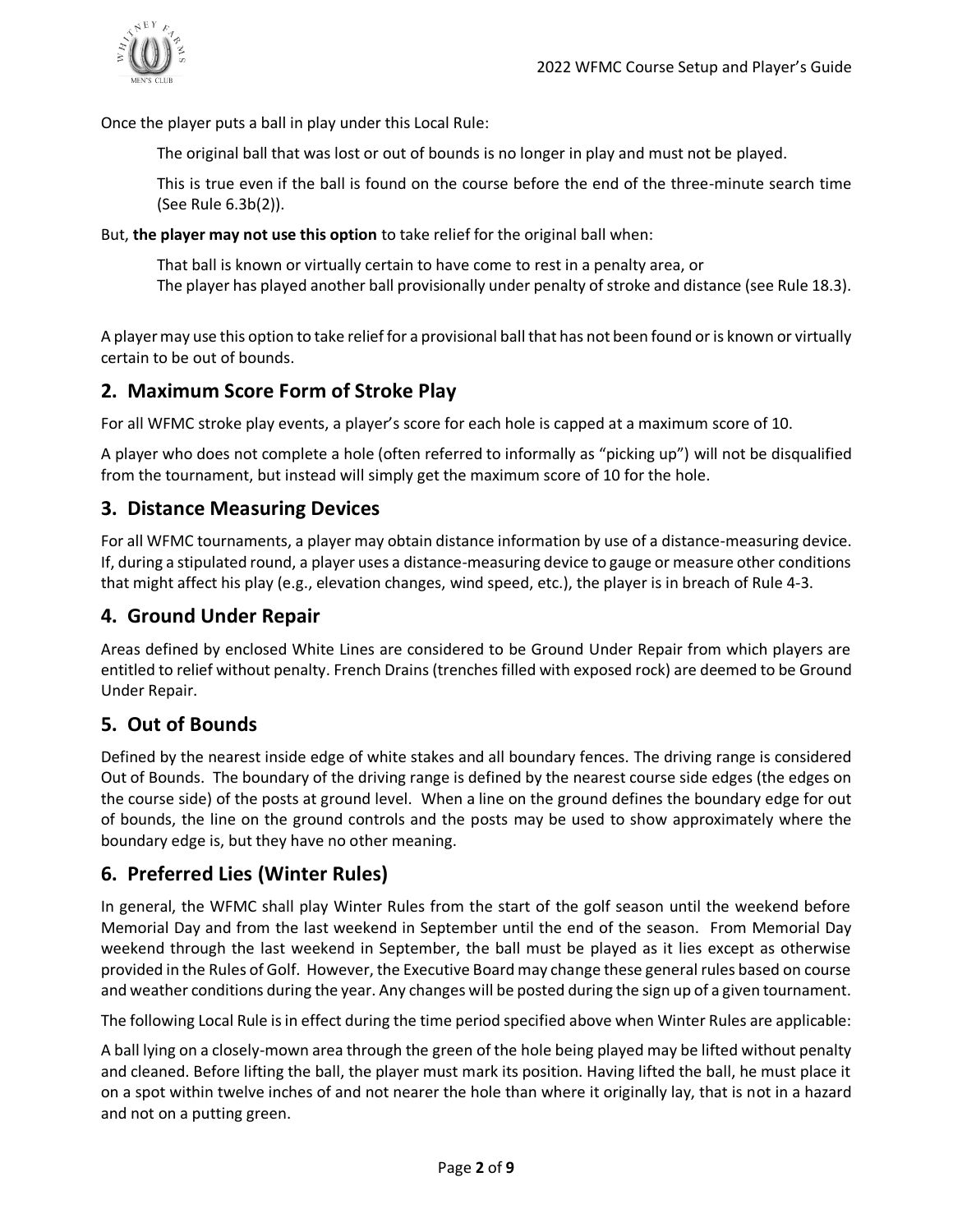

A player may place his ball only once, and it is in play when it has been placed (Rule 14). If the ball fails to come to rest on the spot on which it was placed, Rule 14.2e applies. If the ball when placed comes to rest on the spot on which it is placed and it subsequently moves, there is no penalty and the ball must be played as it lies, unless the provisions of any other Rule apply.

If the player fails to mark the position of the ball before lifting it, moves the ball-marker prior to putting the ball back into play or moves the ball in any other manner, such as rolling it with a club, he incurs a penalty of one stroke.

Note: "Closely-mown area" means any area of the course, including paths through the rough, cut to fairway height or less.

### **7. Roads and Paths**

Improved roads, paths and their extensions are deemed to be obstructions whether or not they are artificially surfaced.

#### **8. Tournament Tees**

Unless otherwise indicated on the tournament sign-up sheet, players have the choice of playing from the Blue, White, Green (if qualify) or Gold (if qualify) tees. To play form the Green tees, your age plus handicap index must be 70 or more (there is no minimum age requirement). To play from the Gold Tees, you must be at least 70 years old and your age plus handicap index must be 86 or more. You do NOT have to play from the same tees each day for Sunday replay.

#### **9. Penalty Areas**

All penalty areas will be defined by yellow stakes and/or lines or red stakes and/or lines. In the case where both stakes and lines are present, the lines will serve as the boundary of the penalty area. A ball drop area is available on Hole #15 as follows:

a**) Hole #15**: If a ball is in or it is known or virtually certain that a ball that has not been found is in the penalty area in front of the green on Hole #15, the player may:

(i) proceed under Rule 17.1d; or

(ii) as an additional option, drop a ball, under penalty of one stroke, in the dropping zone.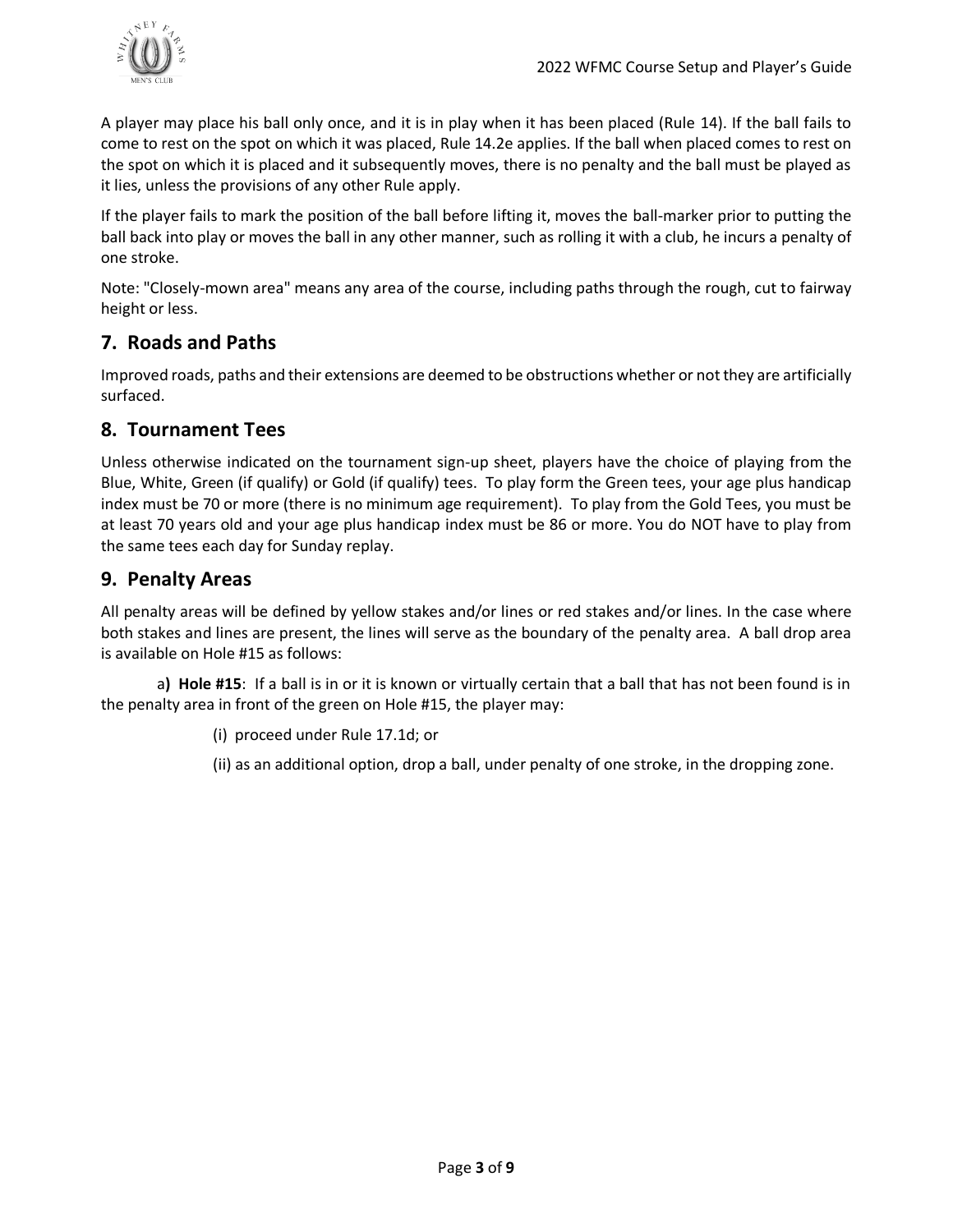

## **Section B: General Course Setup**

The following is provided for information purposes only. The Rules of Golf, as modified by any Local Rules provided above, shall apply in all situations.

**Cart Paths:** If a cart path interferes with the lie of the ball, a player's stance or a player's swing, the player may lift and drop it, without penalty, within one club length of and not nearer the hole than the nearest point of relief.

**Drainage Ditches:** If a drainage ditch (French drain) interferes with the lie of the ball, a player's stance or a player's swing, the player may lift and drop it, without penalty, within one club length of and not nearer the hole than the nearest point of relief.

**Driving Range:** Any ball inside the driving range is out-of-bounds. Stroke and distance penalty pursuant to USGA Rule 18 or Alternative To Stroke-And-Distance Relief For A Ball That Is Out Of Bounds applies. The boundary of the driving range is defined by the nearest course side edges (the edges on the course side) of the netting poles at ground level. If there is a white line on the ground defining the boundary edge for out of bounds, the white line controls, and the poles are used to show approximately where the boundary edge is, but they have no other meaning.

**No Free Relief from Fences/Nets Defining Out-of-Bounds or Located Out-of-Bounds:**

Objects defining out of bounds and immovable objects situated out of bounds are not obstructions, and the Rules provide no relief without penalty for any interference from such objects. Accordingly, for the fences and netting that define out of bounds or are situated out of bounds on holes 3, 4, 7, and 18, if a ball is in bounds and a player's stance or the area of his intended swing is interfered with by the fence or netting, no free relief is available. The ball must be played as it lies or relief may be taken under Rule 19 (Unplayable Ball).

**Red, Yellow and White Stakes:** If a player's ball is not in a penalty area and a red or yellow penalty area stake interferes with the player's stance or swing, the ball may be lifted and dropped, without penalty within one club length of and not nearer the hole than the nearest point of relief (if ball is in the penalty area, no relief from the stakes is allowed). White stakes defining out of bounds are not obstructions, so no free relief is allowed. When the edge of a penalty area is defined by painted lines or by physical features, stakes may be used to show where the penalty area is, but they have no other meaning. When a line on the ground defines the boundary edge for out of bounds, stakes may be used to show where the boundary edge is, but they have no other meaning.

**Yardage Markers, Sprinkler Heads and Control Boxes:** If the lie of the ball, a player's stance or a player's swing is interfered with by a yardage marker, sprinkler head or control box, the ball may be lifted and dropped, without penalty, within one club length of and not nearer the hole than the nearest point of relief. There is no free relief for interference to a player's line of play. There is no free relief from previously used 150-yard bushes/stumps.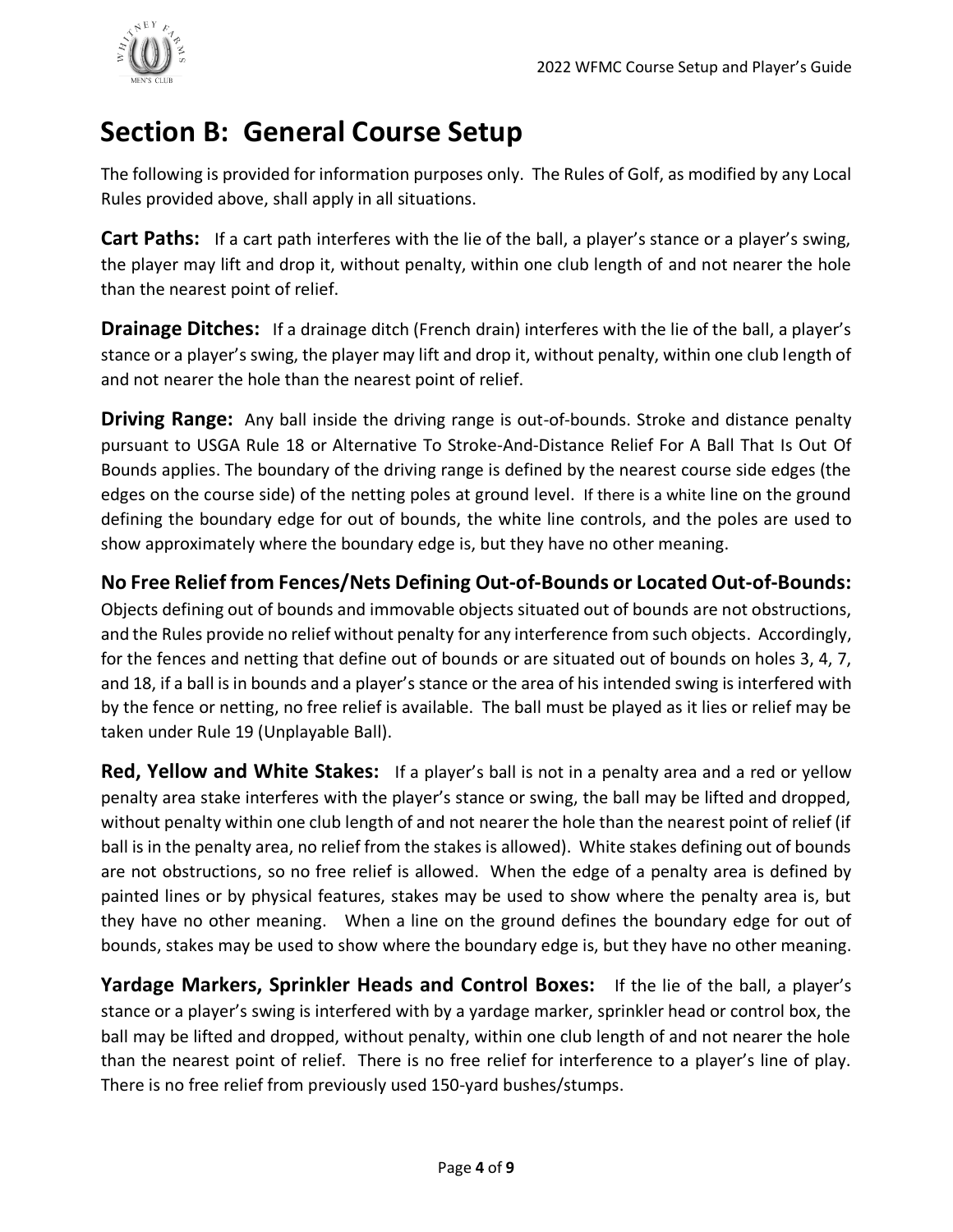# **Section C: PLAYER'S GUIDE**

The following is intended to provide guidance in selected situations that may be encountered on each hole. The Rules of Golf, as amended by any Local Rules provided above, shall apply in all situations.

| Hole #1 | Cart path on right side is out of bounds. Stroke and distance penalty pursuant to USGA<br>Rule 18 or Alternative to Stroke-And-Distance Relief for A Ball That Is Out of Bounds<br>applies.                                                                                                             |
|---------|---------------------------------------------------------------------------------------------------------------------------------------------------------------------------------------------------------------------------------------------------------------------------------------------------------|
|         | Marsh area on the right side past the out-of-bounds markers, and next to and behind<br>green: Penalty area as defined by red stakes                                                                                                                                                                     |
|         | French drain on left side by cart path: if the French drain interferes with the lie of the<br>ball, a player's stance or the area of his intended swing, the ball may be lifted and<br>dropped, without penalty, within one club length of and not nearer the hole than the<br>nearest point of relief. |

| Hole #2 | Pond on right side off tee: Penalty area as defined by red stakes.                                                                                                                                                                                                                   |
|---------|--------------------------------------------------------------------------------------------------------------------------------------------------------------------------------------------------------------------------------------------------------------------------------------|
|         | Woods on left of fairway between $2^{nd}$ hole and 16 <sup>th</sup> hole – if ball is not found, it is a lost<br>ball. Stroke and distance penalty pursuant to USGA Rule 18 or Alternative to Stroke-<br>And-Distance Relief for A Ball That Is Lost Outside a Penalty Area applies. |
|         | Drainage pipe and pond on left side of fairway by cart path: Penalty area as defined<br>by red stakes.                                                                                                                                                                               |
|         | Right side after end of pond (near where cart path crosses fairway) up to green is out<br>of bounds as marked. Stroke and distance penalty pursuant to USGA Rule 18 or<br>Alternative to Stroke-And-Distance Relief for A Ball That Is Out of Bounds applies.                        |

| Hole #3 | Right side of hole from tee to green is out of bounds as marked. Stroke and distance<br>penalty pursuant to USGA Rule 18 or Alternative to Stroke-And-Distance Relief for A<br>Ball That Is Out of Bounds applies.                                                                                                                                                              |
|---------|---------------------------------------------------------------------------------------------------------------------------------------------------------------------------------------------------------------------------------------------------------------------------------------------------------------------------------------------------------------------------------|
|         | Right side tee shot, to the right of cart path (in bounds), play it as it lies, unless there<br>is interference with the lie of the ball, a player's stance or the area of his intended swing<br>by the French drain, in which case the ball may be lifted and dropped, without penalty,<br>within one club length of and not nearer the hole than the nearest point of relief. |
|         | If ball is in bounds and the player's stance or the area of his intended swing is interfered<br>with by the fence on right side: No free relief is allowed, ball must be played as it lies<br>or relief may be taken under Rule 19 (Unplayable Ball).                                                                                                                           |
|         | Water on left side of hole and behind green: penalty area as defined by red stakes.                                                                                                                                                                                                                                                                                             |
|         | Left side bulkhead wall on tee shot: if ball is not in the penalty area and a player's<br>stance or area of intended swing is interfered with by the wall, the ball may be lifted<br>and dropped, without penalty, within one-club length of and not nearer the hole than<br>the nearest point of relief.                                                                       |
|         |                                                                                                                                                                                                                                                                                                                                                                                 |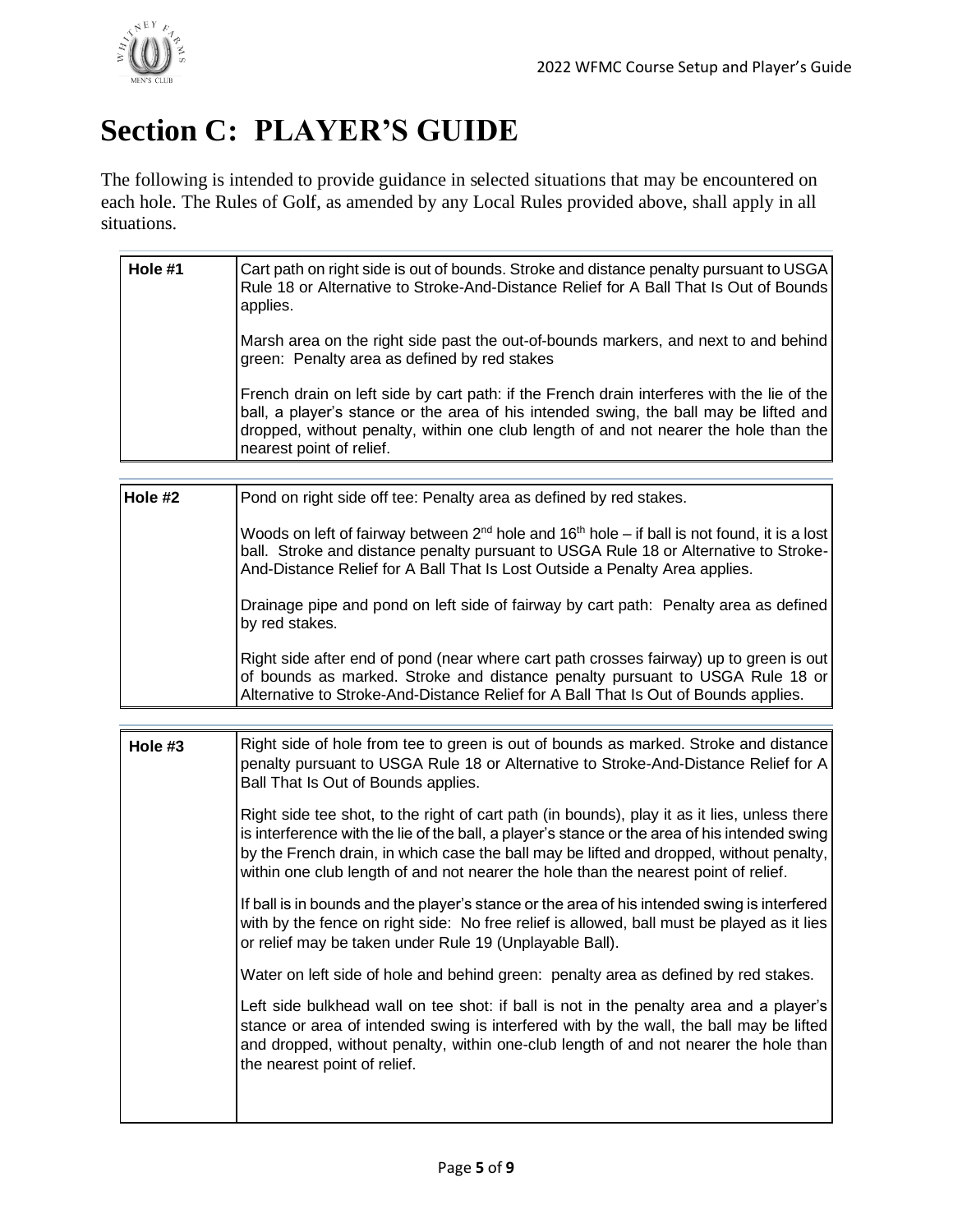

| Hole #3 continued:                                                                                                                                                                                                                                                                                                                                                                                                                                                                                                                                                         |
|----------------------------------------------------------------------------------------------------------------------------------------------------------------------------------------------------------------------------------------------------------------------------------------------------------------------------------------------------------------------------------------------------------------------------------------------------------------------------------------------------------------------------------------------------------------------------|
| Interference by pump house: Pump house is considered an immovable obstruction. If<br>ball is in the penalty area, under USGA Rule 16-a(2), there is no relief from the pump<br>house - Player must proceed under USGA Rule 17 (Penalty Areas). If ball is not in the<br>penalty area and a player's stance or area of intended swing is interfered with by the<br>pump house, the ball may be lifted and dropped, without penalty, within one-club length<br>of and not nearer the hole than the nearest point of relief. No relief for interference<br>with line of play. |
| French drain that crosses the fairway approximately 100 yards from the green: if the<br>French drain interferes with the lie of the ball, a player's stance or the area of his<br>intended swing, the ball may be lifted and dropped, without penalty, within one club<br>length of and not nearer the hole than the nearest point of relief.                                                                                                                                                                                                                              |
| Bulkhead wall behind green: if ball is not in the penalty area and a player's stance or<br>area of intended swing is interfered with by the wall, the ball may be lifted and dropped,<br>without penalty, within one club length of and not nearer the hole than the nearest point<br>of relief.                                                                                                                                                                                                                                                                           |

| Hole #4 | Left side from tee to green: Penalty area as defined by red stakes.                                                                                                                         |
|---------|---------------------------------------------------------------------------------------------------------------------------------------------------------------------------------------------|
|         | Right side is out of bounds as marked. Stroke and distance penalty pursuant to USGA<br>Rule 27-1b or Alternative to Stroke-And-Distance Relief for A Ball That Is Out of<br>Bounds applies. |

| Hole #5 | Left side from tee to green is out of bounds as marked. Stroke and distance penalty<br>pursuant to USGA Rule 27-1b or Alternative to Stroke-And-Distance Relief for A Ball<br>That Is Out of Bounds applies. |
|---------|--------------------------------------------------------------------------------------------------------------------------------------------------------------------------------------------------------------|
|         | Right side from tee to green: Penalty area as defined by red stakes.                                                                                                                                         |

| Hole #6 | Left side from tee to green: Penalty area as defined by red stakes.                                                                                                                                                                              |
|---------|--------------------------------------------------------------------------------------------------------------------------------------------------------------------------------------------------------------------------------------------------|
|         | Right side from tee to green: Penalty area as defined by red line/stakes. Telephone<br>poles on right side of path are inside the penalty area - no free relief from telephone<br>poles allowed. You must proceed under Rule 17 (Penalty Areas). |
|         | Road behind green: Out of bounds. Stroke and distance penalty pursuant to USGA<br>Rule 18 or Alternative to Stroke-And-Distance Relief for A Ball That Is Out of Bounds<br>applies.                                                              |

| Hole #7 | Left side from tee to green: penalty area as defined by red stakes.                                                                                                                                                                                                                              |
|---------|--------------------------------------------------------------------------------------------------------------------------------------------------------------------------------------------------------------------------------------------------------------------------------------------------|
|         | Right side from tee to green: penalty area as defined by red stakes.                                                                                                                                                                                                                             |
|         | Fence on right side by green defines out of bounds. If ball is in bounds and the player's<br>stance or the area of his intended swing is interfered with by the fence: No free relief<br>is available, ball must be played as it lies or relief may be taken under Rule 19 (Ball<br>Unplayable). |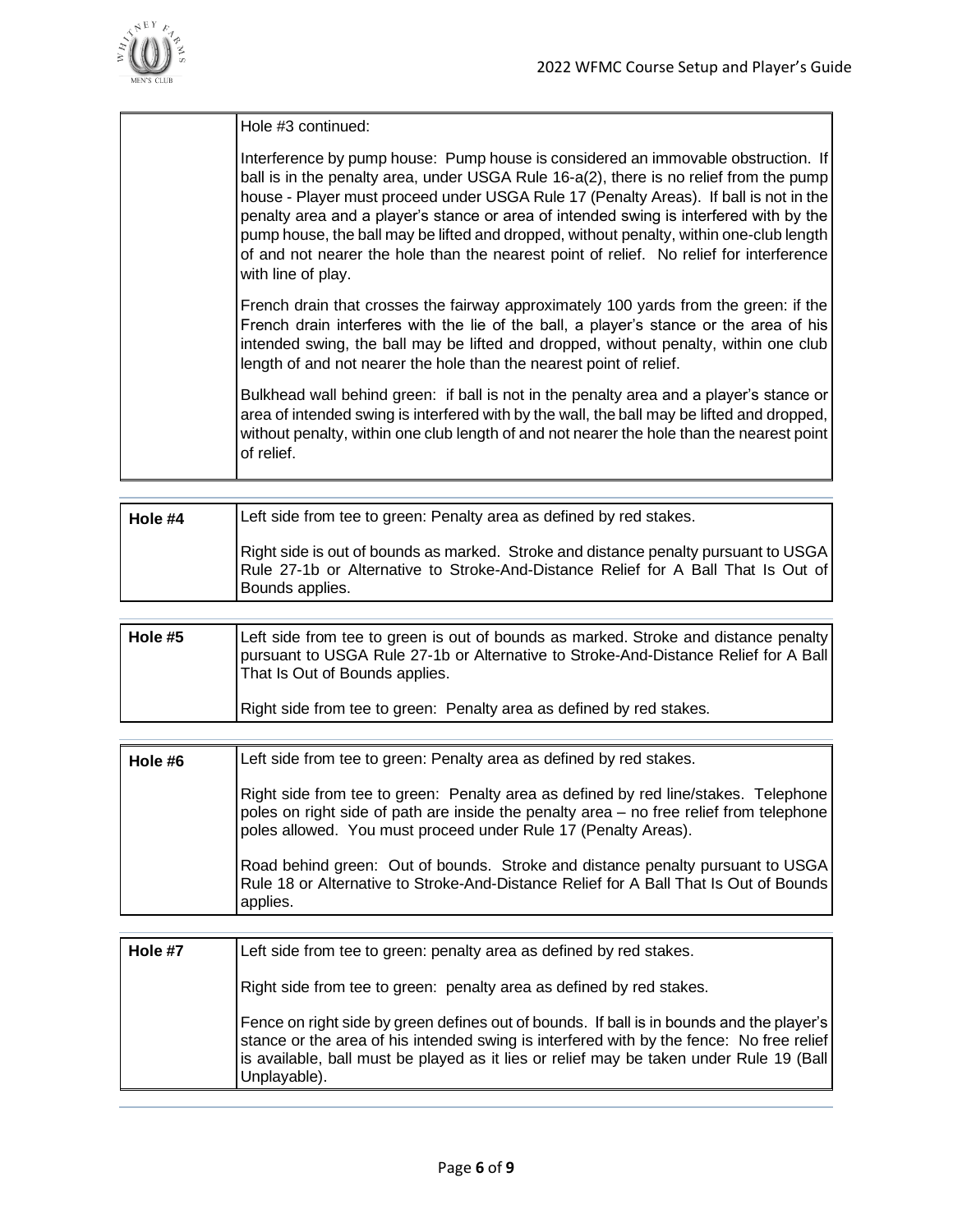

| Hole #8 | Left side – out of bounds as marked up to penalty area. Stroke and distance penalty<br>pursuant to USGA Rule 18 or Alternative to Stroke-And-Distance Relief for A Ball That<br>Is Out of Bounds applies. |
|---------|-----------------------------------------------------------------------------------------------------------------------------------------------------------------------------------------------------------|
|         | Left side by green: penalty area as defined by red stakes.                                                                                                                                                |
|         | Right side –out of bounds as marked. Stroke and distance penalty pursuant to USGA<br>Rule 18 or Alternative to Stroke-And-Distance Relief for A Ball That Is Out of Bounds<br>applies.                    |
|         | Road behind green is out of bounds as marked. Stroke and distance penalty pursuant<br>to USGA Rule 18 or Alternative to Stroke-And-Distance Relief for A Ball That Is Out of<br>Bounds applies.           |
|         |                                                                                                                                                                                                           |

| Hole #9 | Road left and parking lot right and behind green is out of bounds as marked. Stroke<br>and distance penalty pursuant to USGA Rule 18 or Alternative to Stroke-And-Distance<br>Relief for A Ball That Is Out of Bounds applies. |
|---------|--------------------------------------------------------------------------------------------------------------------------------------------------------------------------------------------------------------------------------|
|         | Brook in front of tee: penalty area as defined by yellow stakes.                                                                                                                                                               |

| <b>Hole #10</b> | Left side from tee to green: penalty area as defined by red stakes.                                      |
|-----------------|----------------------------------------------------------------------------------------------------------|
|                 | Right side between 10 <sup>th</sup> and 18 <sup>th</sup> fairway: penalty area as defined by red stakes. |
|                 | Right side of fairway up to and next to green: penalty area as defined by red stakes.                    |

| <b>Hole #11</b> | Woods to right of tee boxes: penalty area as defined by red stakes.                                                                              |
|-----------------|--------------------------------------------------------------------------------------------------------------------------------------------------|
|                 | Brook and woods to left of fairway from tee to area where cart path crosses fairway:<br>penalty area as defined by red stakes.                   |
|                 | Woods to left of fairway from area where cart path crosses fairway up to and next to<br>green: penalty area as defined by red stakes.            |
|                 | Woods to right of fairway from fairway bunker (by 18 <sup>th</sup> tee box) to green and behind<br>green: penalty area as defined by red stakes. |

| <b>Hole #12</b> | Brook on left and behind green: penalty area as defined by red stakes.                                                                                                                                                                                                                                                         |
|-----------------|--------------------------------------------------------------------------------------------------------------------------------------------------------------------------------------------------------------------------------------------------------------------------------------------------------------------------------|
|                 | [Fence behind green is an immovable obstruction. If ball is not in penalty area and the<br>player's stance or the area of his intended swing is interfered with by the fence, the<br>  ball may be lifted and dropped, without penalty, within one club length of and not nearer<br>the hole than the nearest point of relief. |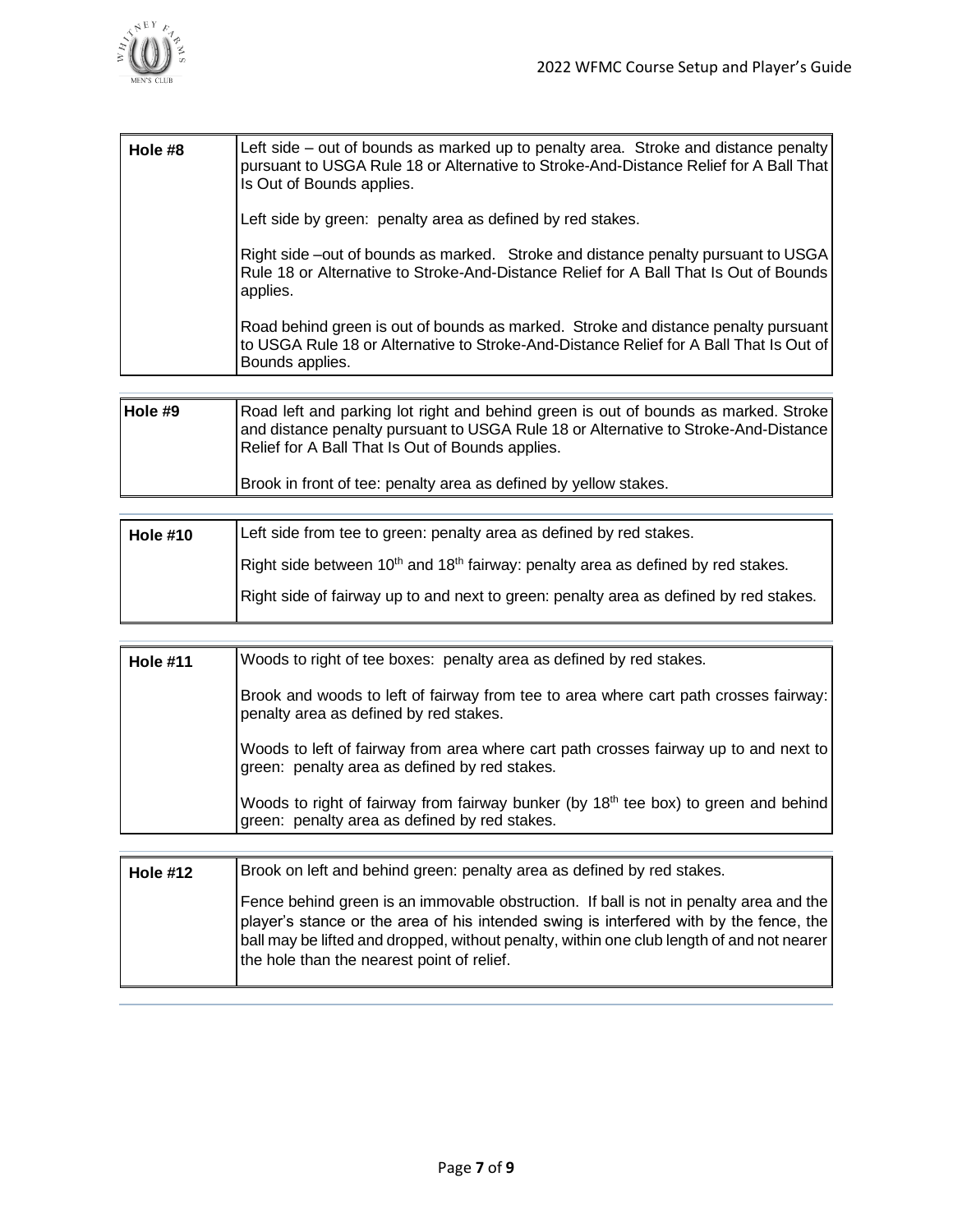

| Hole #13 | Interference by fence at bottom of hill: if the fence interferes with a player's stance or<br>area of a player's intended swing, the ball may be lifted and dropped, without penalty,<br>within one club length of and not nearer the hole than the nearest point of relief. There<br>is no free relief if the fence interferes with the player's line of play. |
|----------|-----------------------------------------------------------------------------------------------------------------------------------------------------------------------------------------------------------------------------------------------------------------------------------------------------------------------------------------------------------------|
|          | French drain on left near dogleg inside corner: if the French Drain interferes with the<br>lie of the ball, a player's stance or a player's swing, the ball may be lifted and dropped,<br>without penalty, within one club length of and not nearer the hole than the nearest point<br>of relief.                                                               |
|          | Right side of fairway to from tee to green: penalty area as defined by red stakes.                                                                                                                                                                                                                                                                              |
|          | Woods on left side of fairway from tee to green: penalty area as defined by red stakes.                                                                                                                                                                                                                                                                         |

| <b>Hole #14</b> | Pond and marsh to right of fairway: penalty area as defined by red stakes.                                                                                                                                                                                           |
|-----------------|----------------------------------------------------------------------------------------------------------------------------------------------------------------------------------------------------------------------------------------------------------------------|
|                 | Woods to left side of fairway: penalty area as defined by red stakes.                                                                                                                                                                                                |
|                 | Wooded area to right side near the green: penalty area as defined by red stakes.                                                                                                                                                                                     |
|                 | French drain on left: if the French Drain interferes with the lie of the ball, a player's<br>stance or a player's swing, the ball may be lifted and dropped, without penalty, within<br>one club length of and not nearer the hole than the nearest point of relief. |

| <b>Hole #15</b> | Pond in front of green: penalty area as defined by yellow stakes. Ball may be dropped<br>and played from drop area. |
|-----------------|---------------------------------------------------------------------------------------------------------------------|
|                 | Water behind and to right of green: penalty area as defined by red stakes.                                          |

| <b>Hole #16</b> | Pond in front of tee box: penalty area as defined by yellow stakes.                                                                                                                                                                                                                                                                                                                            |
|-----------------|------------------------------------------------------------------------------------------------------------------------------------------------------------------------------------------------------------------------------------------------------------------------------------------------------------------------------------------------------------------------------------------------|
|                 | Woods on right between 16 <sup>th</sup> hole and 14 <sup>th</sup> hole (adjacent forward tee box and before<br>opening to 14 <sup>th</sup> hole): penalty area as defined by red stakes.                                                                                                                                                                                                       |
|                 | Brook/marsh on right side of fairway from fence (past opening to 14 <sup>th</sup> hole) to green:<br>penalty area as defined by red stakes.                                                                                                                                                                                                                                                    |
|                 | Interference by fence on right: if ball is not in the penalty area, and the fence interferes<br>with a player's stance or area of a player's intended swing, the ball may be lifted and<br>dropped, without penalty, within one club length of and not nearer the hole than the<br>nearest point of relief. There is no free relief if the fence interferes with the player's<br>line of play. |
|                 | Woods on left of fairway between 16 <sup>th</sup> hole and $2^{nd}$ hole – if ball is not found, it is a lost<br>ball. Stroke and distance penalty pursuant to USGA Rule 18 or Alternative to Stroke-<br>And-Distance Relief for A Ball That Is Lost Outside a Penalty Area applies.                                                                                                           |